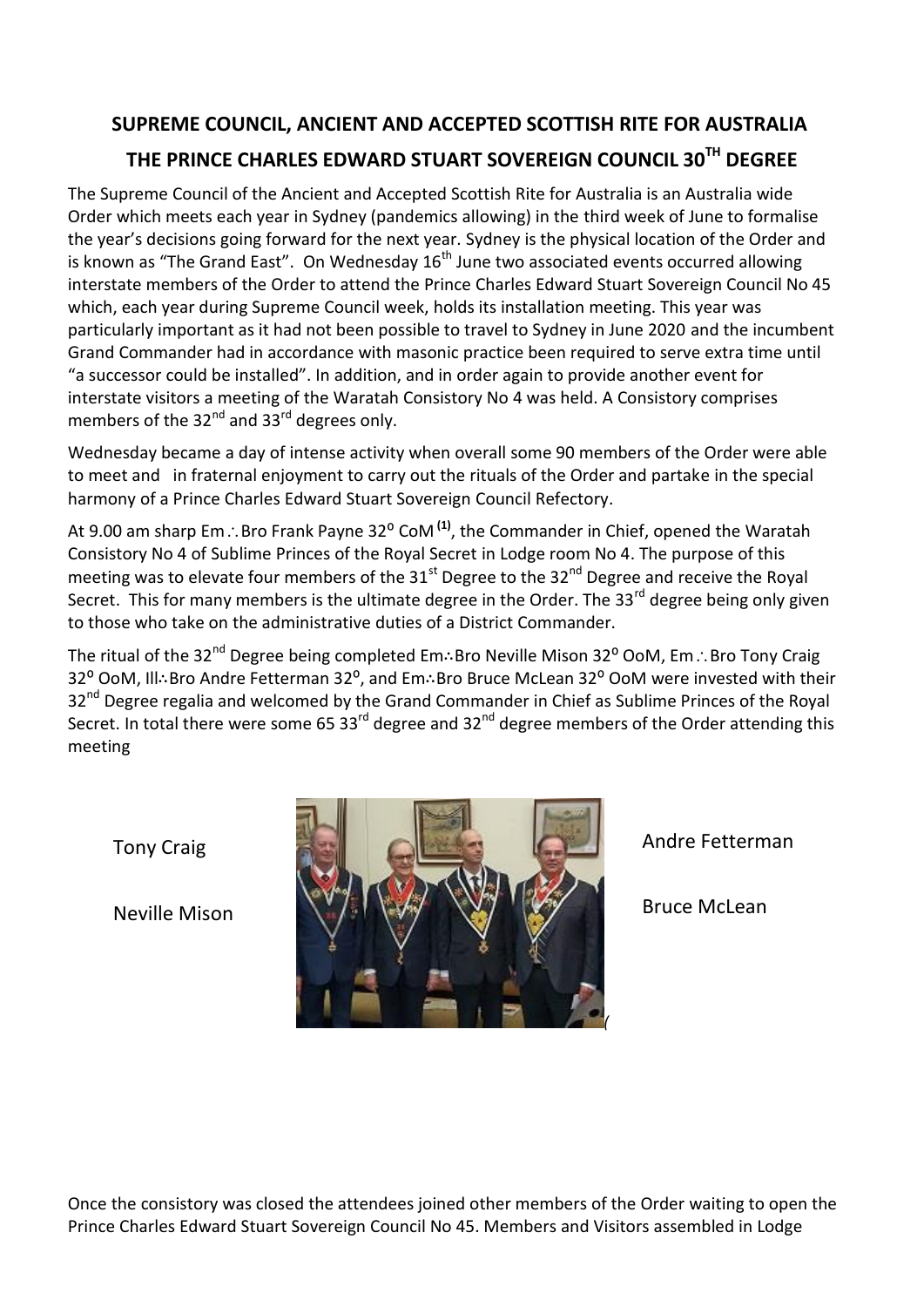Room No 2 and the Council was duly opened at 10.05 am by the Grand Commander Em∴Bro Neville Mison 32⁰ OoM with 84 members and visitors present including members of the Supreme Council who are also members of the Prince Charles Edward Stuart Sovereign Council.



The Routine administrative business of the Council which was kept to a minimum in accordance with the "Customs and Usages of the Council". In this regard the business of the meeting is carried out without the direction of the Presiding Officer the appropriate officers rising and giving their reports in accordance with the agenda in the Notice Paper. In addition, during the ritual directions are not given by the Grand Master of Ceremonies or the Grand Commander, members are expected to know when to stand or sit and to coach their guests in the procedure. A ballot was taken for the advancement of Excellent and Perfect (E&P) Brother Frank Avati by a show of hands and being unanimously approved Frank was duly advanced from the  $18^{th}$  degree to the 30<sup>th</sup> degree and became a member of the Council.

 alongside.Frank Avati on receiving his Council Accoutrements (tie, handkerchief, and lapel badge), being congratulated by M.: P∴Bro Bill Morgan Sovereign Grand Commander with the Grand Commander Em∴Bro Neville Mison 32<sup>°</sup> OoM



The installation of V: Ill: Bro Don Savage 33<sup>o</sup> as Grand Commander then took place followed by the investiture of the Officers of the Council.